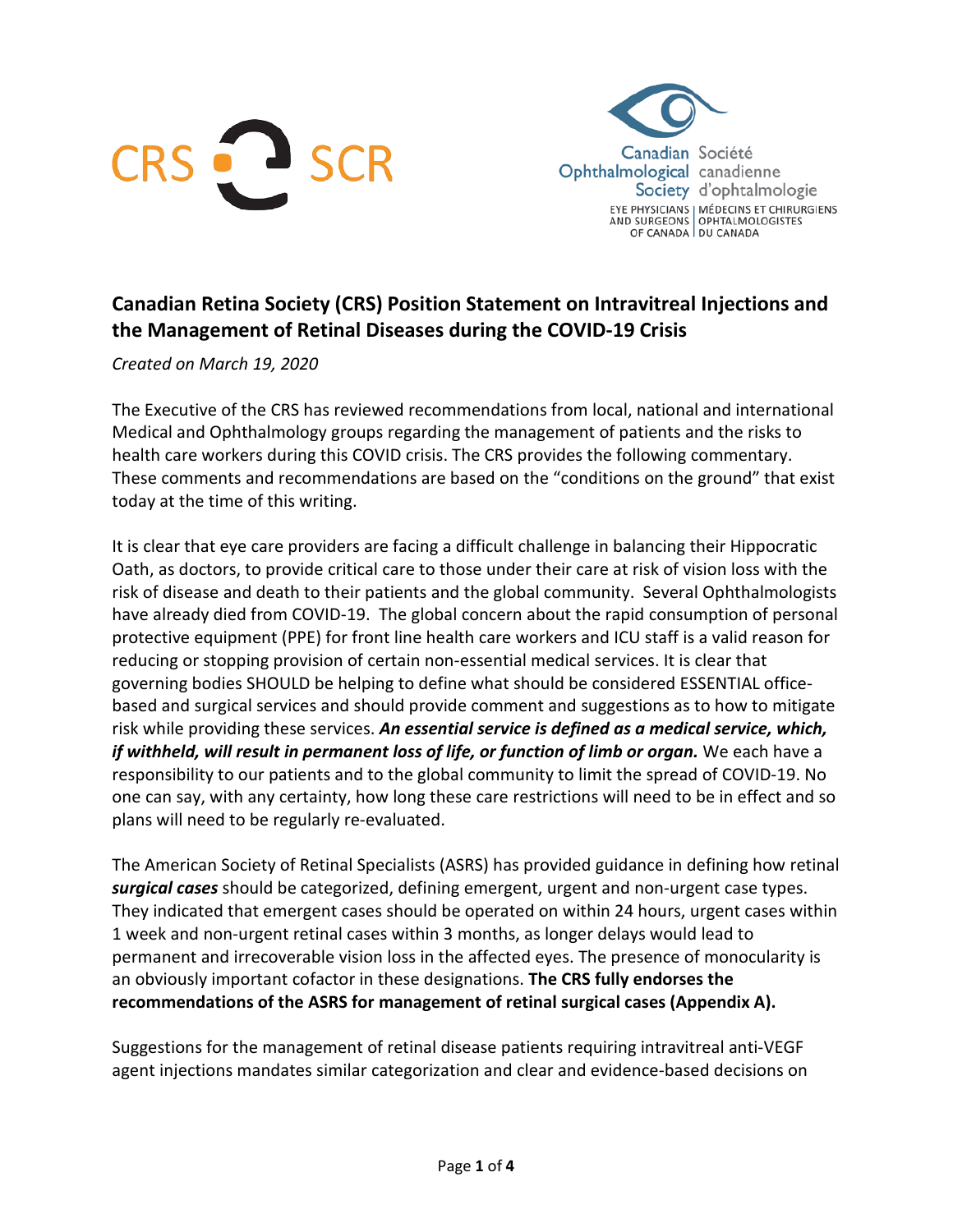optimal treatment algorithms. These treatments are *essential services* as if these retinal diseases are left untreated or are undertreated, irreversible vision loss is likely to occur.

### **The Canadian Retina Society suggests the following during the COVID-19 crisis:**

- 1. That only urgent, time sensitive retinal patients are brought in for examination and treatment visits.
- 2. That all eyecare providers and staff maintain social distancing and use optimal available PPE.
- 3. That appointments are staggered and numbers of patients significantly decreased to ensure limited waiting room exposure for patients. We should strive to have far fewer patients in our waiting rooms. We strongly suggest there be at least 2 meters between seated patients. We suggest at least a 50% reduction in daily patient visits in order to maintain the principles of social distancing.
- 4. This should be coupled with improved "office flow" so that patients spend significantly less time in the office or hospital environment awaiting their examinations and treatments. This may mean adjusting or decreasing what diagnostic testing or other services are done on each patient to limit eyecare provider and patient exposure.
- 5. That patients be asked to limit conversation.
- 6. That patient caregivers and accompanying persons be restricted from office entry unless it is deemed essential to providing the care. This is done to limit the number of people in the waiting room area.
- 7. That proper cleaning of examination room equipment is completed between patients.
- 8. That, under the current circumstances, all injecting ophthalmologists should do their best to extend intervals to the maximal tolerated. The optimal injection schedule must be individualized for each patient. We recommend progressively extending responsive patients by at least two weeks and we suggest consideration of extending intervals beyond what we have accepted as the maximal limits in the past.
- 9. That retinal specialists and staff do their best to directly communicate with their retinal patients to alleviate patient concerns, eliminate unnecessary visits and provide reassurance and guidance.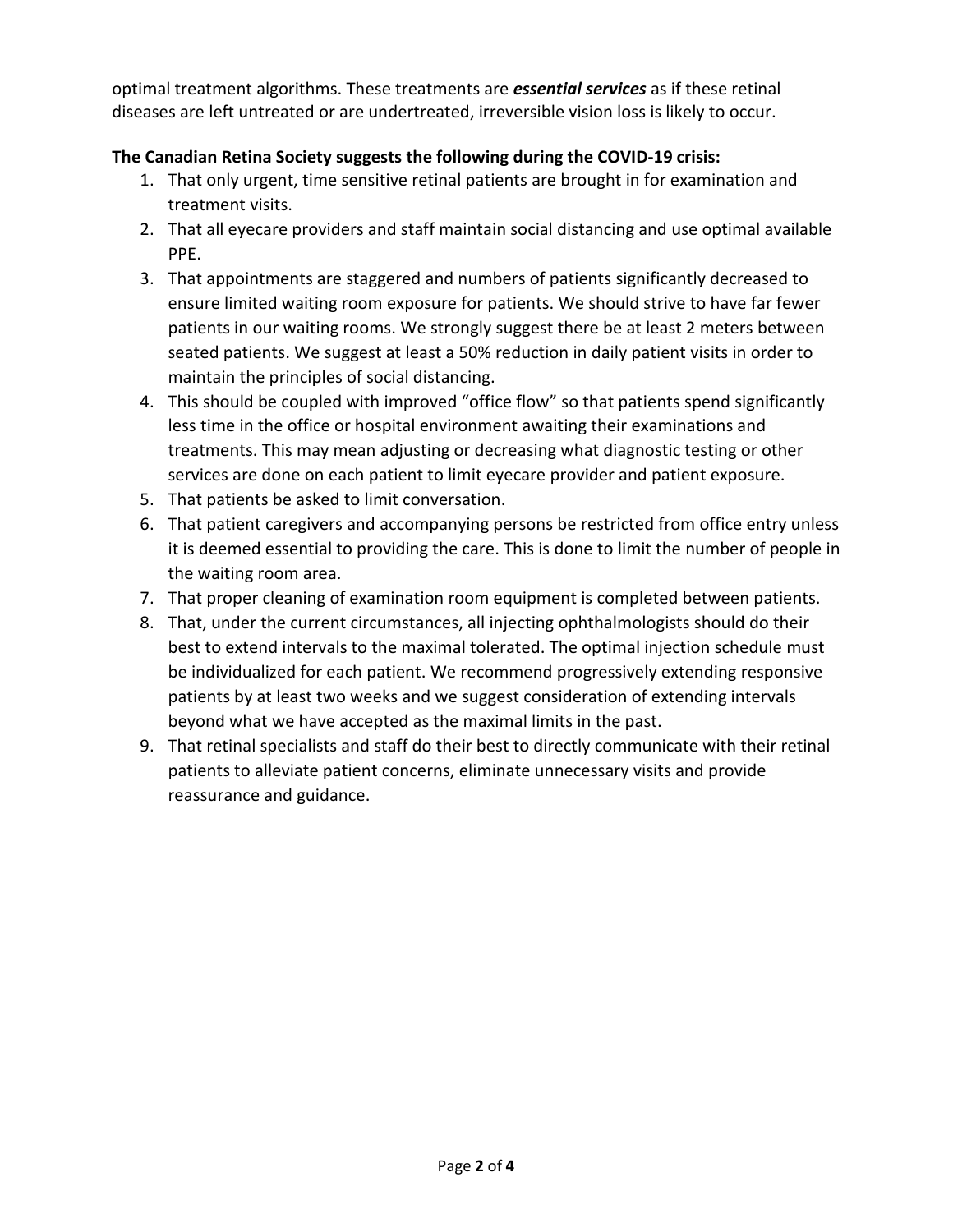# **Appendix A**

## **ASRS Releases Guidelines to Help Retina Practices Navigate COVID-19 Pandemic**

#### *Published on March 18, 2020*

Today, the ASRS is releasing detailed guidelines to help retina practices reduce risk and help assure the health and safety of patients and medical personnel during the COVID-19 pandemic. The guidelines define what constitutes an essential visit and provide a means to categorize emergent, urgent and non-urgent cases for the purposes of negotiating for limited operating room access during these unprecedented times.

After receiving multiple inquiries from members, ASRS offers the following guidance for identifying those retinal surgery indications that, if not done in a certain timeframe, will result in severe vision loss. Such designations include: 1) Emergent (within 24 hours), 2) Urgent (within one week), and 3) Non-urgent, non-elective (within 3 months). For emergent surgical indications, the risk of permanent vision loss without immediate intervention is high and access to the operating room is vital. For urgent surgical indications, the risk of severe and permanent vision loss without immediate surgery is not as high and treatment can be delayed for up to a week. For the non-urgent, non-elective indications, surgery can be delayed for up to 3 months without significant risk to further vision loss. It is possible that, in following non-urgent, nonelective patients that their condition can worsen and the urgency increase. It is important that retina specialists are judicious with their use of the emergent and urgent designations. Many factors must be considered in assessing the need for and urgency of surgery and strict guidelines cannot be made.

### **Examples of emergent surgical indications include:**

- 1. Acute retinal detachment macula attached
- 2. Acute retinal detachment macula detached in a monocular patient
- 3. Retained lens fragments with elevated intraocular pressure not controlled medically
- 4. Acute endophthalmitis with severe vision loss
- 5. Open globe injury with or without an intraocular foreign body
- 6. Expulsive choroidal hemorrhage
- 7. Dense vitreous hemorrhage in monocular patient
- 8. Massive macular subretinal hemorrhage
- 9. Exposed/infected scleral buckle or other ocular implant

#### **Examples of urgent surgical indications include\*:**

- 1. Retinal detachment macula detached
- 2. Retained lens fragment with medically controlled intraocular pressure
- 3. Vitreous hemorrhage in which a retinal tear or detachment is suspected

\* These indications should be considered emergent if the patient is monocular or extenuating circumstances arise.

#### **Examples of non-urgent, non-elective surgical indications include\*\*:**

1. Macular hole